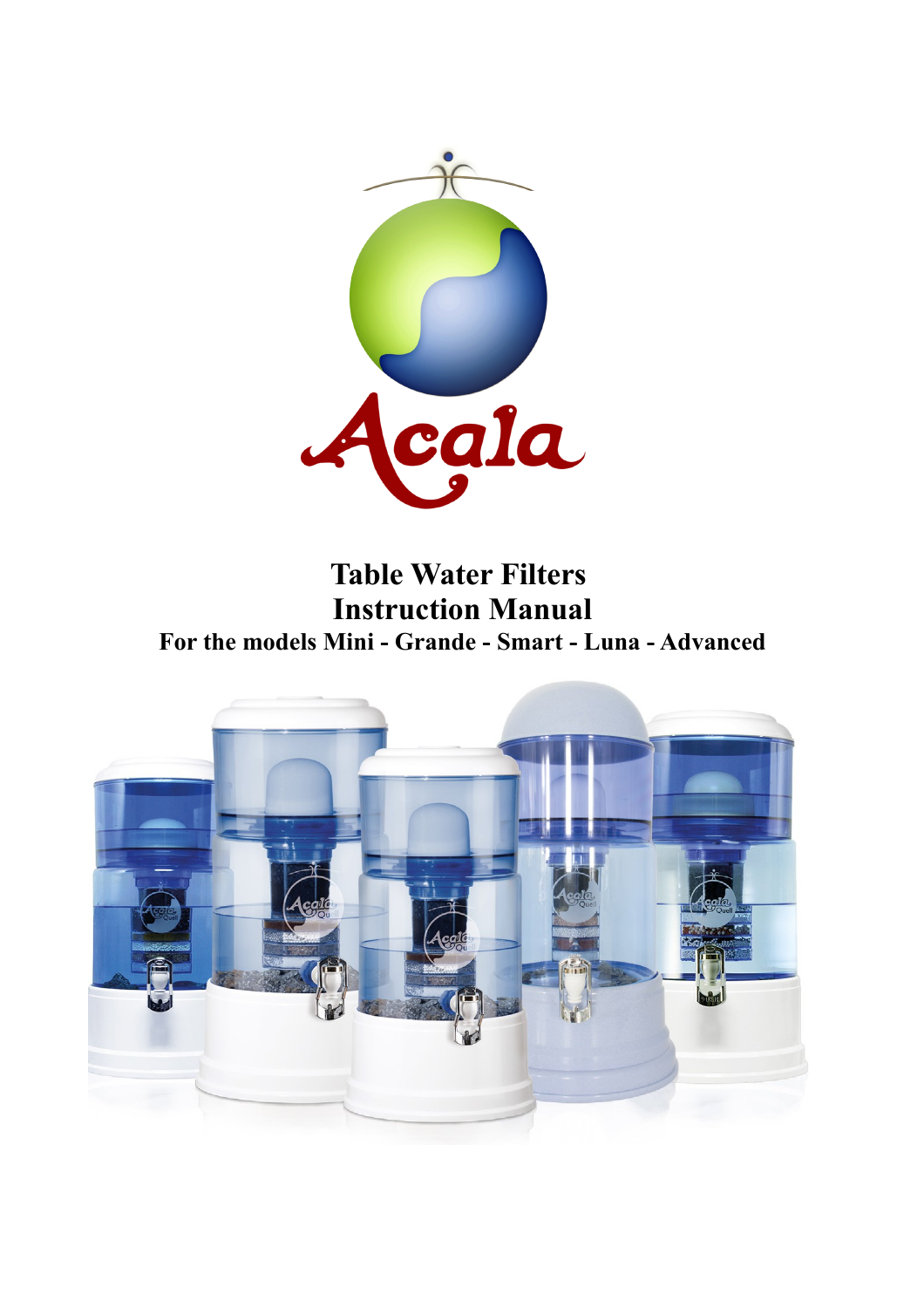#### **TABLE OF CONTENTS**

| Sources of supply and contact    |    |  |
|----------------------------------|----|--|
| Introduction                     | 3  |  |
| Assembly instructions            | 4  |  |
| Maintenance                      |    |  |
| Replacing the filters            | 8  |  |
| Tank capacity and dimensions     | 9  |  |
| Filter time, warranty, liability | 9  |  |
| Remedies                         | 10 |  |

## **SOURCES OF SUPPLY AND CONTACT**

You can obtain the components for replacement from your specialist dealer, in an Acala shop, or at the Acala online shop: **www.acalawasserfilter.de**

#### **Retail shops:**

**Acala GmbH South Acala GmbH North** Hauptstr. 16 Plauer Str. 1 70 771 Echterdingen 18273 Güstrow Phone: 0711-504 77 353 Phone: 03843-2798991

**Customer service:** Phone: 03843-8569444 E-mail: [kundenservice@acalawasserfilter.de](mailto:kundenservice@acalawasserfilter.de)

**Acala GmbH Headquarters:** Auf dem Brühl 1-20 72658 Bempflingen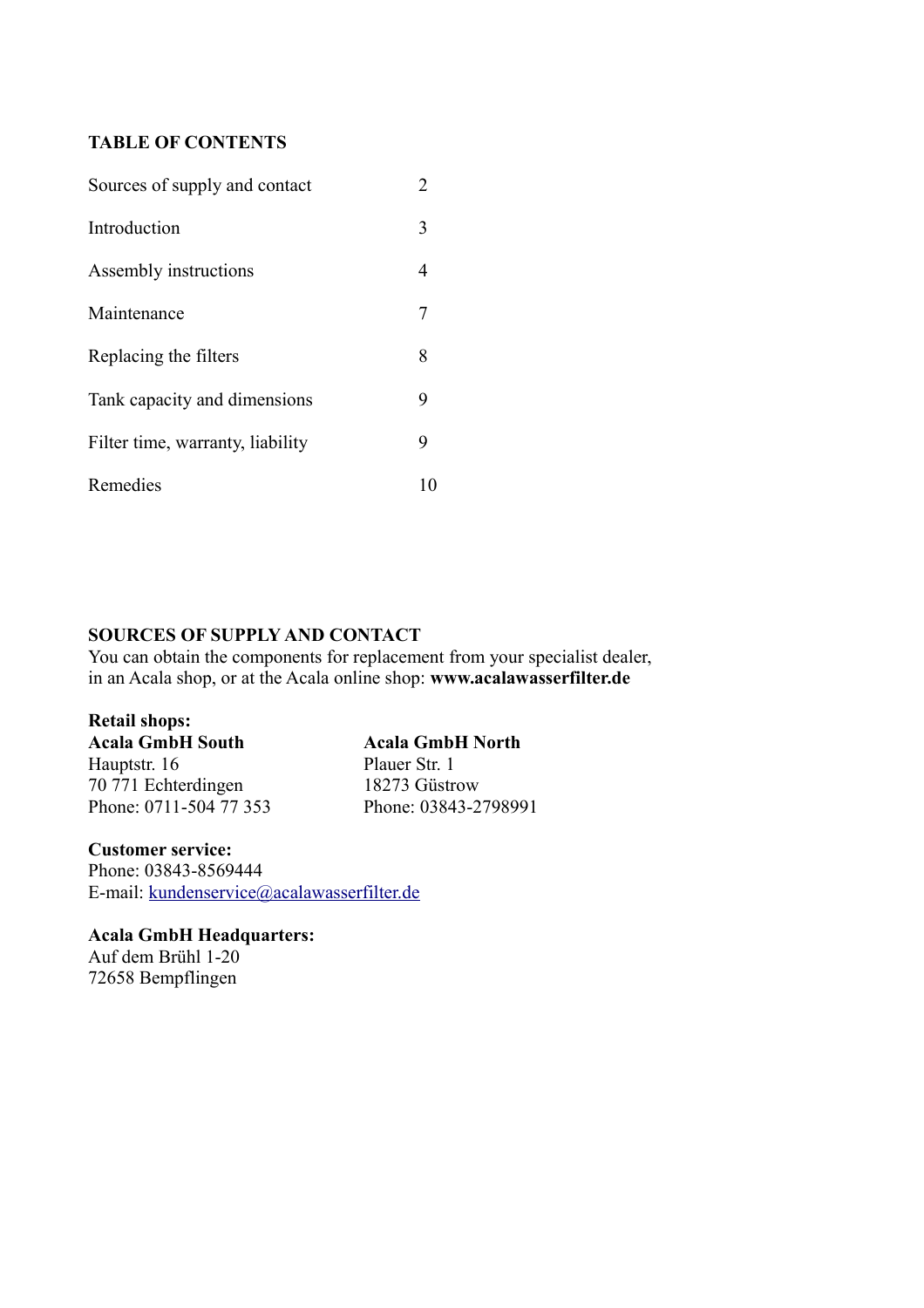# **Congratulations on your purchase of an AcalaQuell® table water filter**

With this high quality product you get a system which offers you security against contamination of your drinking water as well as an unsurpassed taste.

The latest filtration and health technologies are used effectively to purify and enhance the water.

With a long-lasting AcalaQuell water filter you not only save money, but also make an active contribution to the environment. Because you buy fewer bottles or no bottles at all, there is hardly any waste and much less energy is used.

High-quality high-performance activated carbon, ion exchangers and zeolites reduce undesirable substances that can be found in the tap water. The mineral stones release basic trace elements into the water, which are beneficial for the health and taste.

By using the ReNaWa®- technology\* you will obtain an extremely tasty drinking water, "living water", which supports you in your pursuit of health and well-being.

An AcalaQuell offers you the possibility of producing delicious water anywhere and at any time with the simplest handling, using only gravity. This makes drinking water a pleasure. Try out how the taste of your drinks and foods improves, and how plant growth reacts to this water.

You will be pleasantly surprised! To maintain the performance of the system, replace the components regularly.

# **We wish you much pleasure with your AcalaQuell® water system!**

• The ReNaWa technology means: renatured water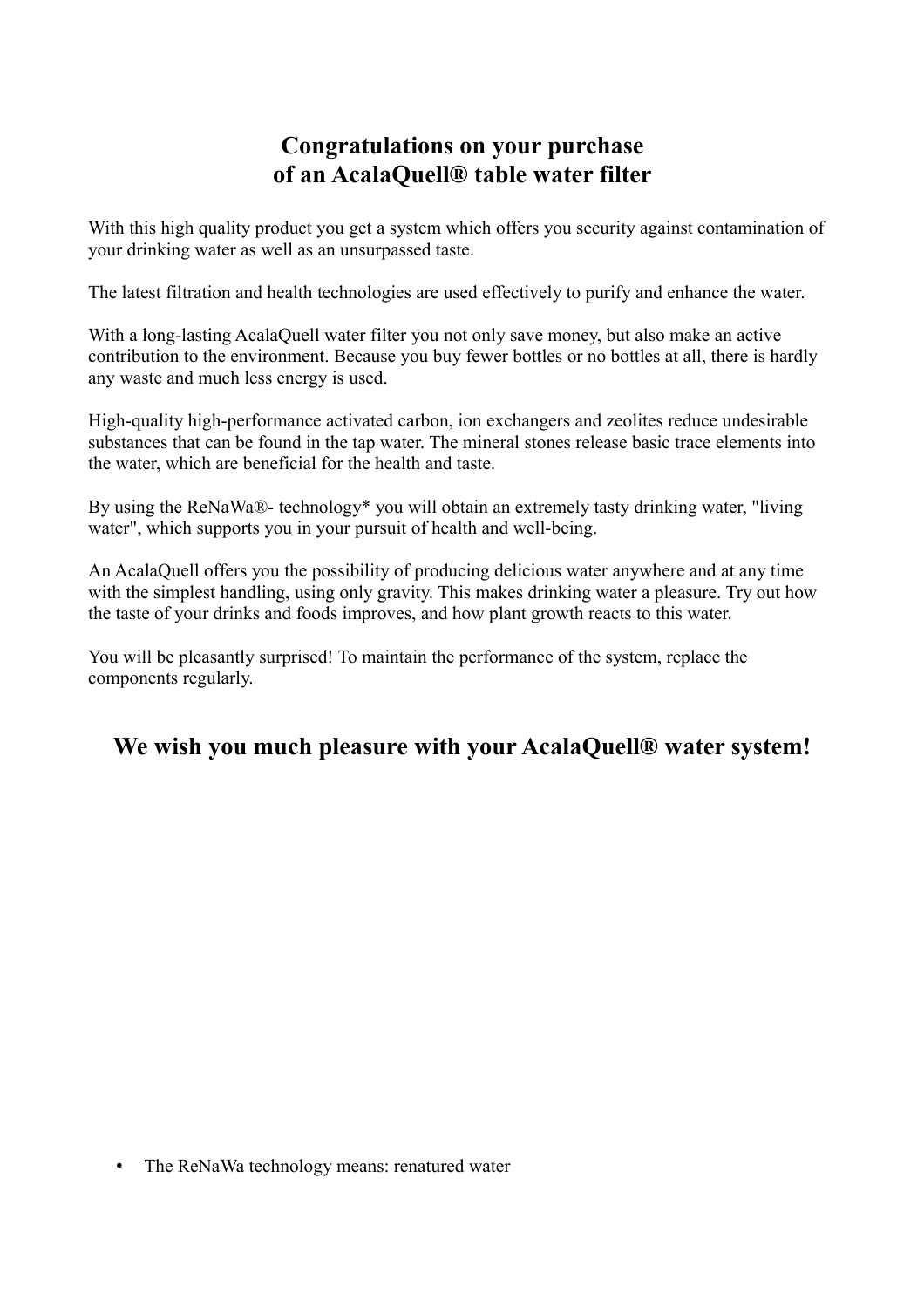#### **ASSEMBLY INSTRUCTIONS**

Compare the graphic representation with your Acala source before you assemble it.



 1) With the AcalaQuell Advanced model, the lime filter must always be used. 2) Please do not use mineral stones for the AcalaQuell Advanced model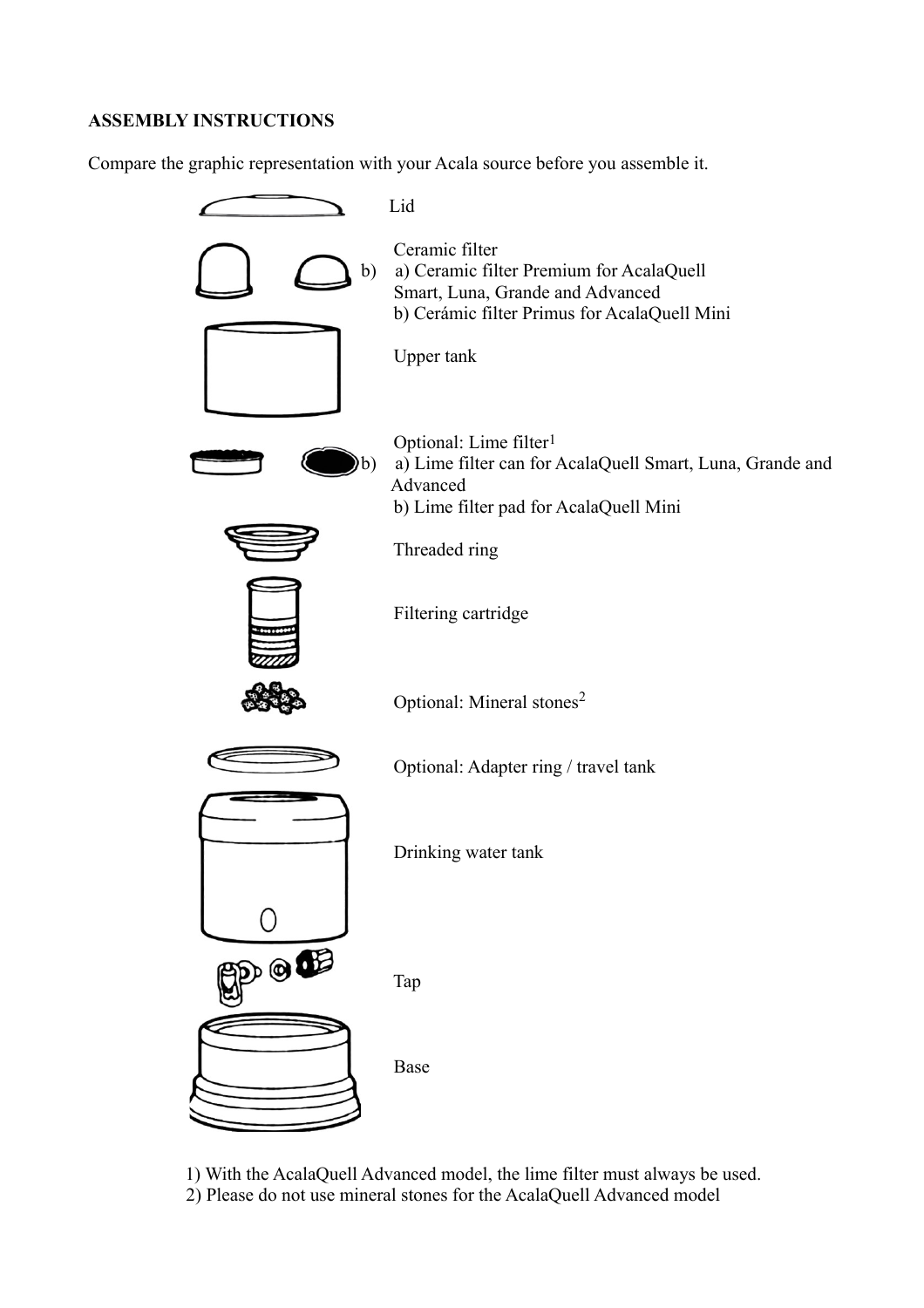1. Remove all packaging from the system and the filters. Clean the lid, base, upper tank and the drinking water reservoir with a mild soap solution and rinse everything thoroughly with clean water. Use a soft cloth or sponge. Never use soap or detergent on the filtering cartridge, mineral stones, ceramic filter and the optional lime filter!

- Never use lukewarm, hot or boiling water to avoid cracks in the glass or plastic!

- Hygiene: Use disposable gloves for the assembly. Do not place the filters and stones on the kitchen table or other shelves that come into contact with food.

Use fresh cloths or plates for this.

- 2. Place the drinking water container on the base.
- 3. Install the water tap:

Dry the area of the mounting point well. The two sealing rings are fitted to the inside and outside of the drinking water tank.



Slide a sealing ring over the thread up to the end of the tap and then push the tap thread through the hole in the glass container. Now slide the sealing ring for the inside over the end of the thread in the water container. Tighten the screw by hand so that both sealing rings are tight against the wall of the container and are watertight. The sealing rings may only deform slightly when screwed in. If you turn the tap too tight, the glass may crack.

4. The filtering cartridge previously removed from the hygiene packaging must be soaked and vented before insertion. Place the filter cartridge with the thread facing upwards in a container with water. There must be at least 10-15 cm of water above the submerged cartridge. Leave the filtering cartridge in the water for about 20 minutes.

Then screw the filtering cartridge loosely into the threaded ring and hang both together in the drinking water container.

**Optional**: Open the lime filter can and remove the bag. Cut an opening and fill the contents of the bag loosely. Close the lid until it clicks into place and soak the limescale filter in drinking water for about 5 minutes. Now place the limescale filter in the threaded ring.

Optional: AcalaQuell Mini: Soak the limescale filter pad in drinking water for approx. 5 minutes and place it on top of the filtering cartridge.

- 5. Place the ceramic filter in drinking water for approx. 20 minutes until the air escapes from the filter and it is completely soaked. Place the ceramic filter in the opening provided in the upper tank. Then push the sealing ring from below onto the thread of the ceramic filter. Hold the ceramic filter lightly in your hand and tighten the wing nut only hand-tight.
- 6. Now place the upper tank with the ceramic filter on the glass drinking water container with the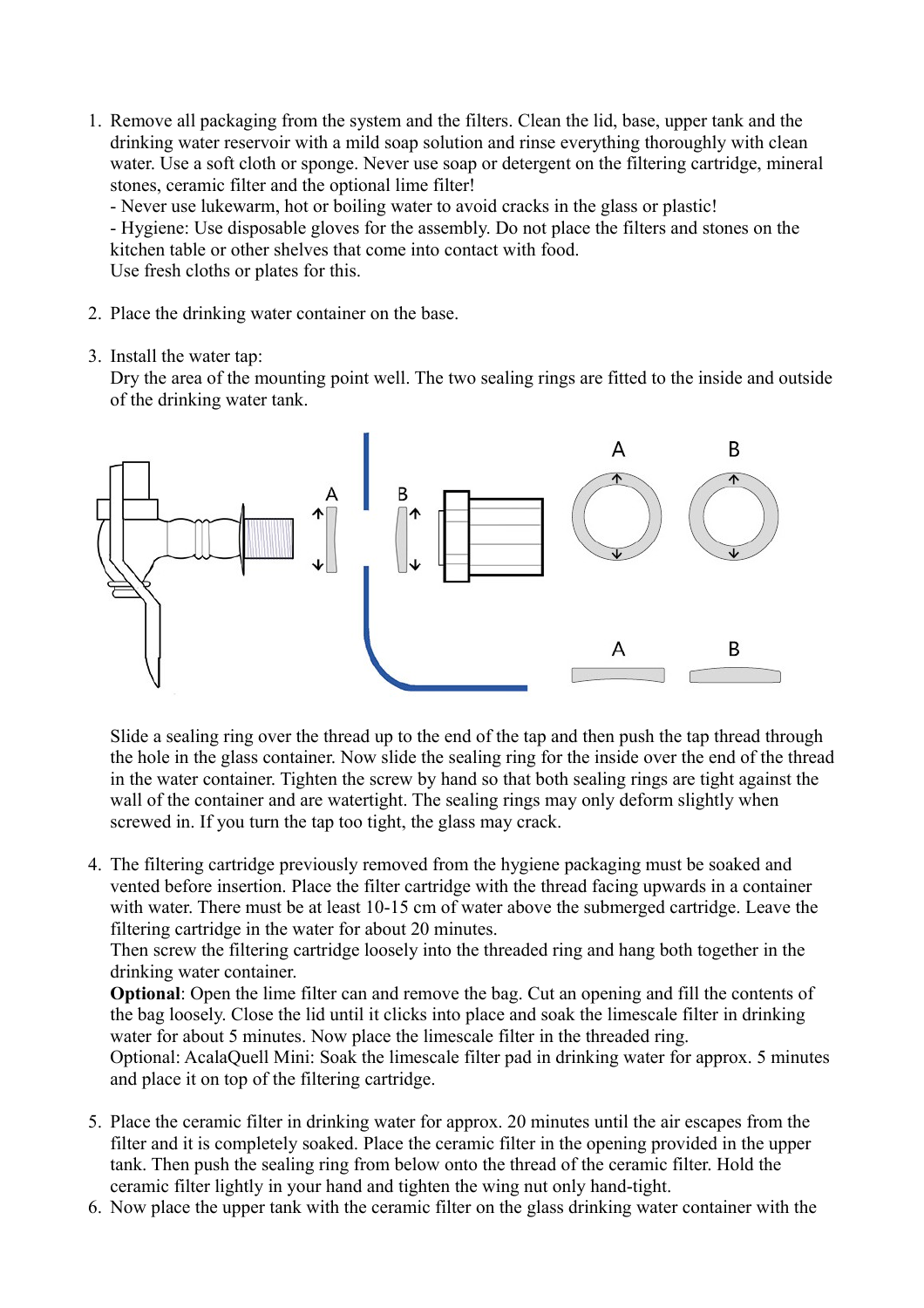filtering cartridge already installed.

**Optional:** For a plastic/travel tank, place the adapter ring on the drinking water tank. Pour drinking water into the upper tank using a suitable container. Please, pour away the first three fillings (the drinking water tank should be completely filled) of the filtered water, or give it to your plants, they will love it. During the first runs, some dust may be released from the high performance activated carbon and the rock layers. This is flushed out during the first filtering operations and is absolutely harmless.

All materials are only filled loosely and without adhesives into the filter cartridge. When you have finished rinsing, empty the drinking water tank and clean it again thoroughly.

7. Boil 2-3 mineral stones for about 10 minutes in water with a teaspoon of salt (preferably biologically valuable Acala crystal salt). Then rinse the mineral stones under running water. Place the cooled mineral stones on the bottom of the glass container. When inserting the filter cartridge, make sure that the cartridge does not stand on the stones.

The mineral release of the stones is much higher at the beginning than at the end of their useful life. Therefore it is advisable to use only a partial quantity of approx. 2-5 stones at the beginning. After 2 months replace them with new stones. The more stones you use, the more mineral/spicy the water tastes

It can take up to 30 litres of flow until your initial water is completely homogeneous with all materials harmonized and has developed an excellent taste.

## **Your AcalaQuell® table water filter is now ready for use!**

#### **Hint**:

Filter the water under supervision.

If the drinking water tank is more than half full, it can no longer fully absorb the capacity of the upper tank. If you fill in too much water, the system can overflow or leak via the drinking water tank due to too much water.

### **MAINTENANCE**

- Do not expose your AcalaQuell® to direct sunlight. The darker the place, the better. Or use a tailor-made light protection/overhang from Acala.

- Filter at least 6 litres per day. If the 6 litres have not been used, simply drain themt and fill them back into the upper tank.

Tip for the plastic tap: if you pull the lever on the tap forward over the stop point, the water will run without stopping until you push the lever back to its original position.

- Clean the water tanks at regular intervals. The upper tank about once a month and the drinking water tank about every two months. This keeps them clean and free of residues.

- Use a mild detergent to clean the tanks (except for the filtering cartridge, lime filter, ceramic filter and mineral stones).

- Lime deposits can be removed with citric acid and a soft sponge. Please, rinse with clear water.

- Do not use abrasive cleaners, scratchy sponges or paper towels to clean the components,

especially the plastic parts. Scratches could occur on the surface.

- Use a soft cloth to dry off.

- The mineral stones should be cooked for a few minutes about once a month with untreated salt from the health food store or Acala Crystal Salt.

- If the ceramic filter discolours or allows less water through, clean it under running water. To remove sediments (in case of very dark and hard deposits) use the rough and firm side of a new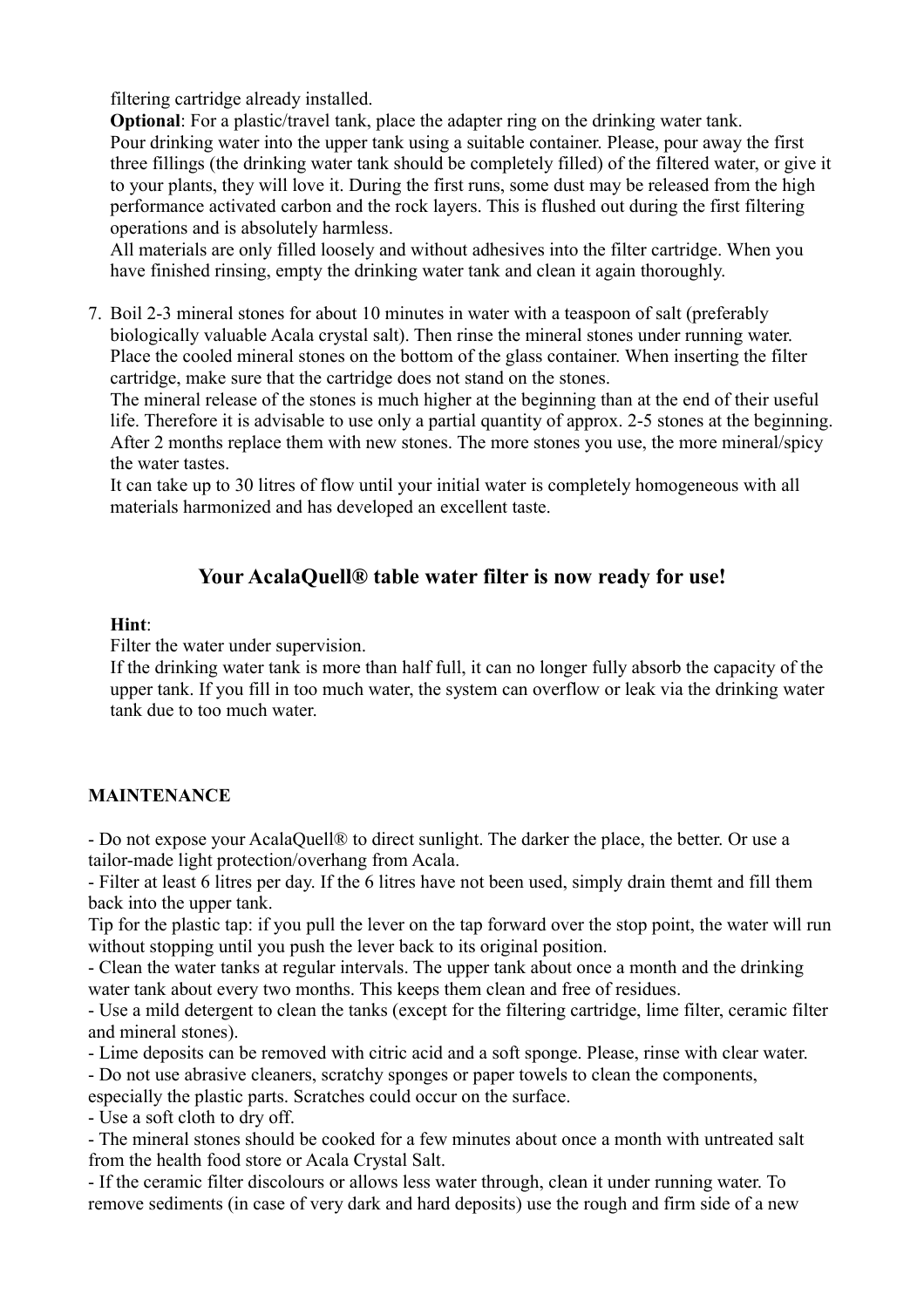household sponge or a suitable sandpaper. When rubbing, ensure that the pressure is evenly light to avoid excessive abrasion of the ceramic.

- No special care is required for the filtering cartridge, only its replacement. The replacement interval can be shortened if the consumption exceeds 10 litres per day and depending on the load of the water.

- Brief absence: If you are unable to operate the system for up to 3 days, make sure you use it more frequently in the following days. If the water tastes unfamiliar, empty the system and fill it again until the usual good taste is restored.

- If you are absent for more than 3 days, remove all water from the system, and store the filtering cartridge and the optional limescale filter of the AcalaQuell® in a dark, cool place above 5°C. Both must be packed moist and airtight. This will protect the filters. Let the ceramic filter and the stones dry and store them in a dry place. When putting the filters back into operation, proceed as for a new start-up. The flushing should then be at least 16 litres.

- If you are absent for more than two weeks, we recommend replacing the filter cartridge and refilling the optional limescale filter.

- All components are not suitable for the dishwasher.

The high-quality glass containers of Acala® are handmade in Europe by experienced glass blowers. Wooden casings are used as an aid and templates are used for the engravings. Smaller dimensional tolerances in shape, colour and the bubbles typical for a glass body make each glass container unique.

### **REPLACING THE FILTERS**

We recommend that you replace the ceramic filter after about one year. If the ceramic filter starts to take on a mushroom shape or starts to leak as a result of cleaning, replace it.

If you filter water of below-average quality, the service life of the ceramic filter can be significantly reduced by frequent removal of sediment.

The filtering cartridge should be replaced after four months. The service life of the components also depends on the extent of use and the water quality.

Replace the filter cartridge every three months if the water is heavily polluted and at the same time intensively used.

We recommend that you replace the components regularly to maintain full performance and the best possible water quality.

| Filtering cartridge: | every 4 months         |
|----------------------|------------------------|
| Mineral stones:      | approx. every 2 months |
| Ceramic filter:      | approx. 1 year         |
| Lime filter filling: | every 2-6 weeks*       |
| Lime pad:            | every 2-4 weeks*       |

\*depending on the hardness of your water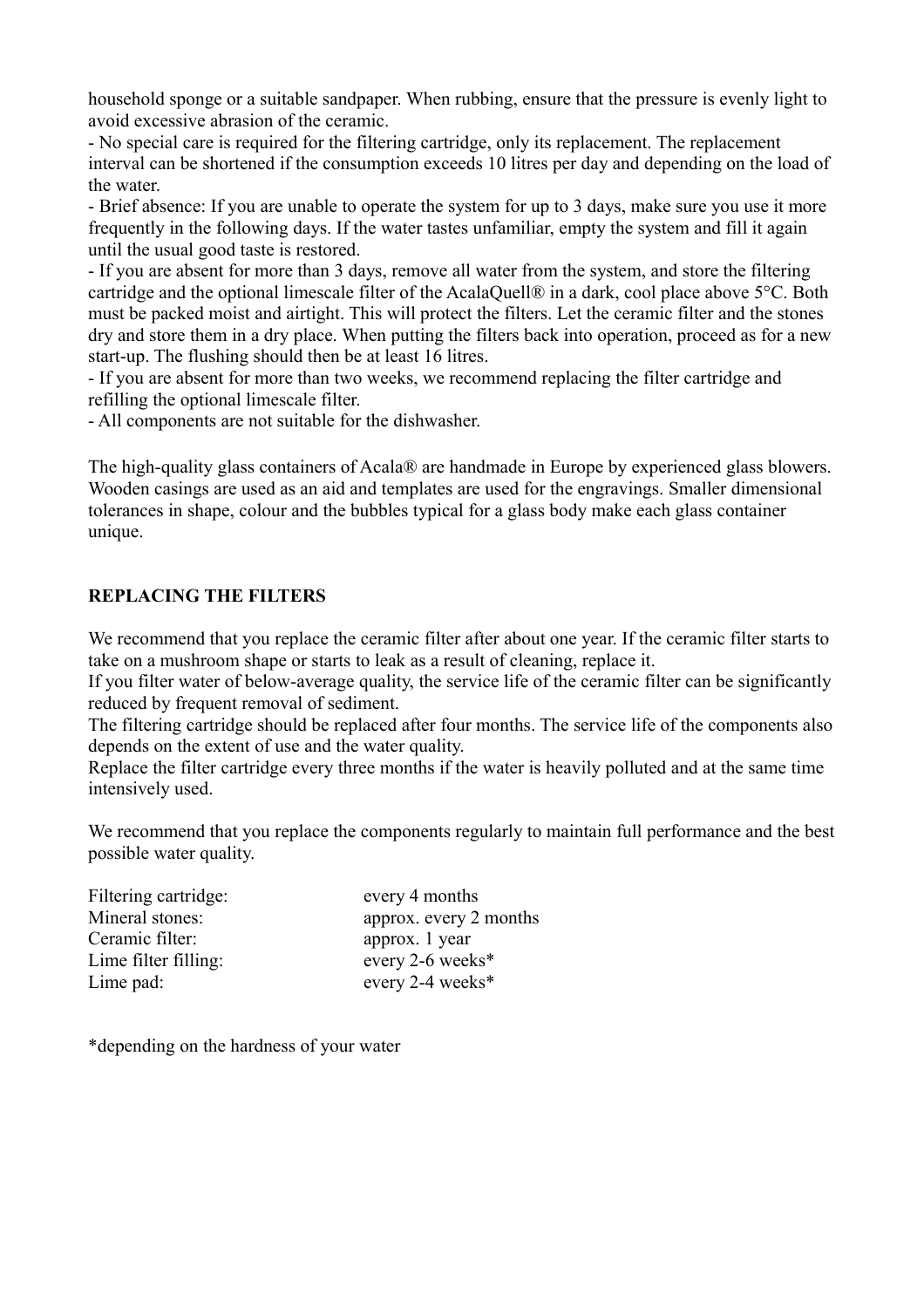| Filter                                  | Upper tank | Drinking water tank | Height          | Diameter        |
|-----------------------------------------|------------|---------------------|-----------------|-----------------|
| AcalaQuell Smart<br>(flat lid)          | 4 1        | 81                  | 54 cm           | $30 \text{ cm}$ |
| AcalaQuell Advanced<br>(flat lid)       | 41         | 81                  | 54 cm           | $30 \text{ cm}$ |
| AcalaQuell Luna<br>(round lid)          | 41         | 81                  | $61 \text{ cm}$ | $30 \text{ cm}$ |
| AcalaQuell Mini                         | 21         | 5 1                 | 47 cm           | $24 \text{ cm}$ |
| AcalaQuell Grande<br>$(10$ liters tank) | 41         | 10 <sub>1</sub>     | 58 cm           | $30 \text{ cm}$ |

#### **CAPACITY AND DIMENSIONS OF THE CONTAINERS**

#### **FILTER TIME**

The filter and flow time is mainly determined by the ceramic filter. This is approx. 30 minutes per litre, depending on the filling level and the condition of the ceramic filter. Your AcalaQuell works only with gravity and without pressure. This means that other factors such as the height above sea level, air pressure, the position of the moon and sun, the surface tension of the water and the temperature can also influence the flow time.

#### **WARRANTY**

Two years on all parts of System, as well as for filters and mineral stones, as long as they are in their original packaging. The filtering cartridge, the ceramic filter, the lime filter and the mineral stones have a limited warranty period of 14 days after commissioning. The warranty is only granted with a valid proof of purchase.

#### **LIABILITY**

Acala GmbH disclaims all liability, especially for things that do not belong to the AcalaQuell water systems. In the event of improper use or application, any guarantee or warranty claim on the part of the customer shall become void.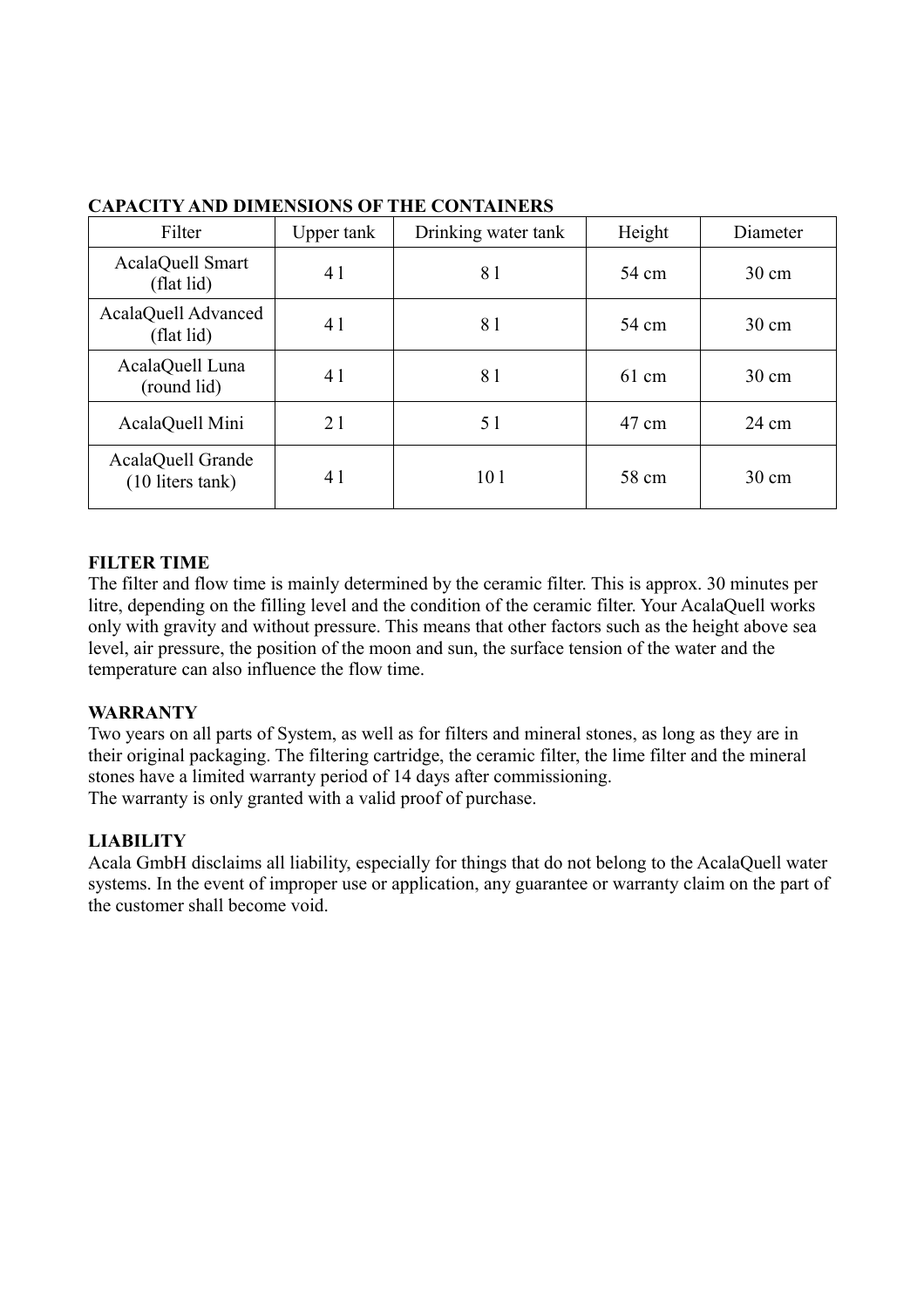## **REMEDIES**

**Situation**: The water in the filling tank does not flow into the drinking water tank. **Cause**:

1. Sediments clog the ceramic filter.

2. There is air in the filter, which slows down the water flow.

3. Something is slowing down the water flow mechanically.

## **Solution**:

1. Clean the ceramic filter mechanically until the sediments are removed (see care instructions)

2. Immerse the ceramic filter with the thread facing upwards under water until the air has escaped from the filter.

3 Fill the appliance regularly. This prevents the filter from drying out.

4.Check whether something mechanical could possibly interrupt the flow.

**Situation**: Water runs out of the lime filter/threaded ring and unfiltered into the drinking water tank or out of the water system.

### **Cause**:

1. There is air in the system.

2. Water has a different surface tension. If the surface tension is too high, the water may not be able to flow through the filter cartridge.

## **Solution**:

**For lime filter variant a** (see figure on page 3):

1. If you use an optional limescale filter, make sure that the granulate from the outer packaging has been filled loosely into the limescale filter.

2. Remove the lid of the lime filter so that the water from the ceramic filter drips directly onto the lime filter granulate.

## **With lime filter variant b**:

1. Remove the limescale filter pad from the filtering cartridge and place it in the upper tank

2. The cartridge was turned too tightly into the threaded ring and thus the natural overflow was inhibited. Screw the cartridge only very slightly into the threaded ring.

3. Deaerate the filter cartridge: remove the filter cartridge from the threaded ring. Loosen the carbon in the top layer by tapping it. The best way to loosen the carbon is to tap the sides of the cartridge with the ball of your hand. Continue to do this until the carbon is noticeably loosened. Place the filtering cartridge in a clean container filled with water with the thread facing upwards. There should be at least 10 cm of water above the immersed cartridge. After the air has escaped and no more air bubbles come out of the filter cartridge, remove it from the water and tap it again from all sides. When the activated carbon has loosened noticeably, submerge the filtering cartridge completely under water again.

**Situation**: Water runs out of the drinking water tank

## **Cause**:

1. The seal on the tap has worn off.

2. The drinking water tank overflows because the capacity has been exceeded.

## **Solution**:

1. Clean the seals of the tap and also the tank. Make sure that the tank is dry when the tap is installed.

2. Make sure that the capacity of the glass container is not exceeded. Do not add more water to the upper tank when the drinking water tank (lower tank) is full.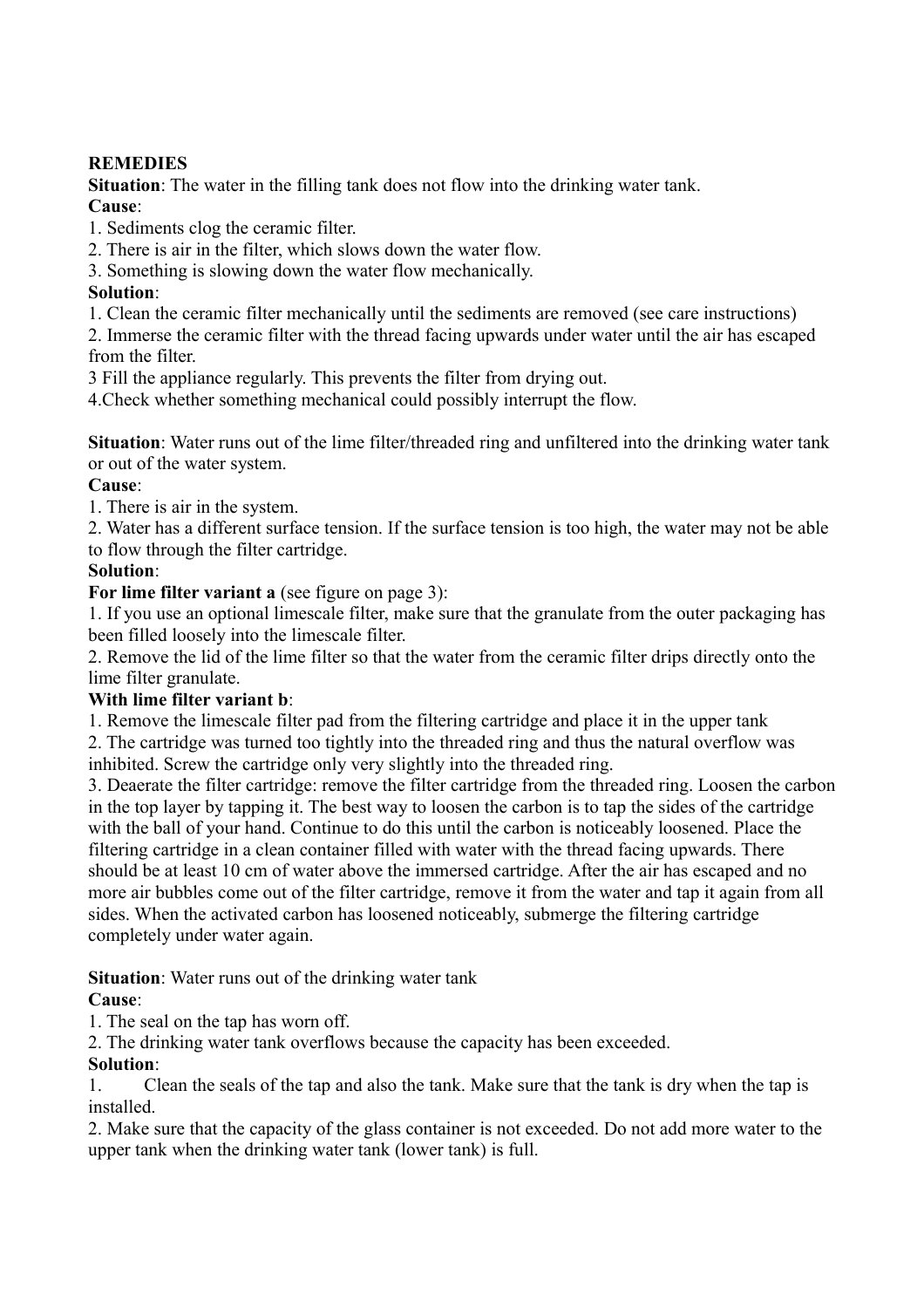**Situation**: The water has an unusual smell or taste.

## **Cause**:

1. Poor quality water has been used, such as water containing sulfur or with high manganese content

- 2. The filtering cartridge or the lime filter has been used up.
- 3. The mineral stones give off an intense taste, because they may
- a) have been freshly installed and not yet boiled,

b) do not harmonize with the water used or you do not like the taste influence of the mineral stones in the long term.

4. Too little water has been filtered.

5. Too many mineral stones are in the lower tank.

## **Solution**:

1. a) Filter the same water a second time.

b) Check again the quality of the water you use with the system.

2. Replace the filtering cartridge.

3. Replace the optional limescale filter or replace the contents (see assembly instructions of the lime filter).

4. Filter 20-30 litres of water and make sure that there is a use of the water system with more than 6 litres per day.

5. a) You may use less or no mineral stones if you do not like the taste for a long time or if the mineral stones do not harmonize with the water.

b) Boil the mineral stones in salt water.

**Situation**: Green spots or coating appears on the ceramic filter, in the upper tank, and possibly also in the drinking water tank.

## **Cause**:

Your water filter is in a too bright location. Algae spores are, as well as pollen, always and everywhere around us. If algae spores meet water in combination with light, algae growth is promoted.

This coating is usually harmless to health.

## **Solution**:

1. Do not place your water filter near a light source. Darken it with an Acala light

protector/overhang adapted to your table filter.

2. Clean the entire system promptly and remove the green spots.

3. Boil the mineral stones with natural salt.

4. If the algae have already spread to the cartridge, change all filter components.

5. After cleaning, put the AcalaQuell® back into operation and filter at least 6 litres of water per day.